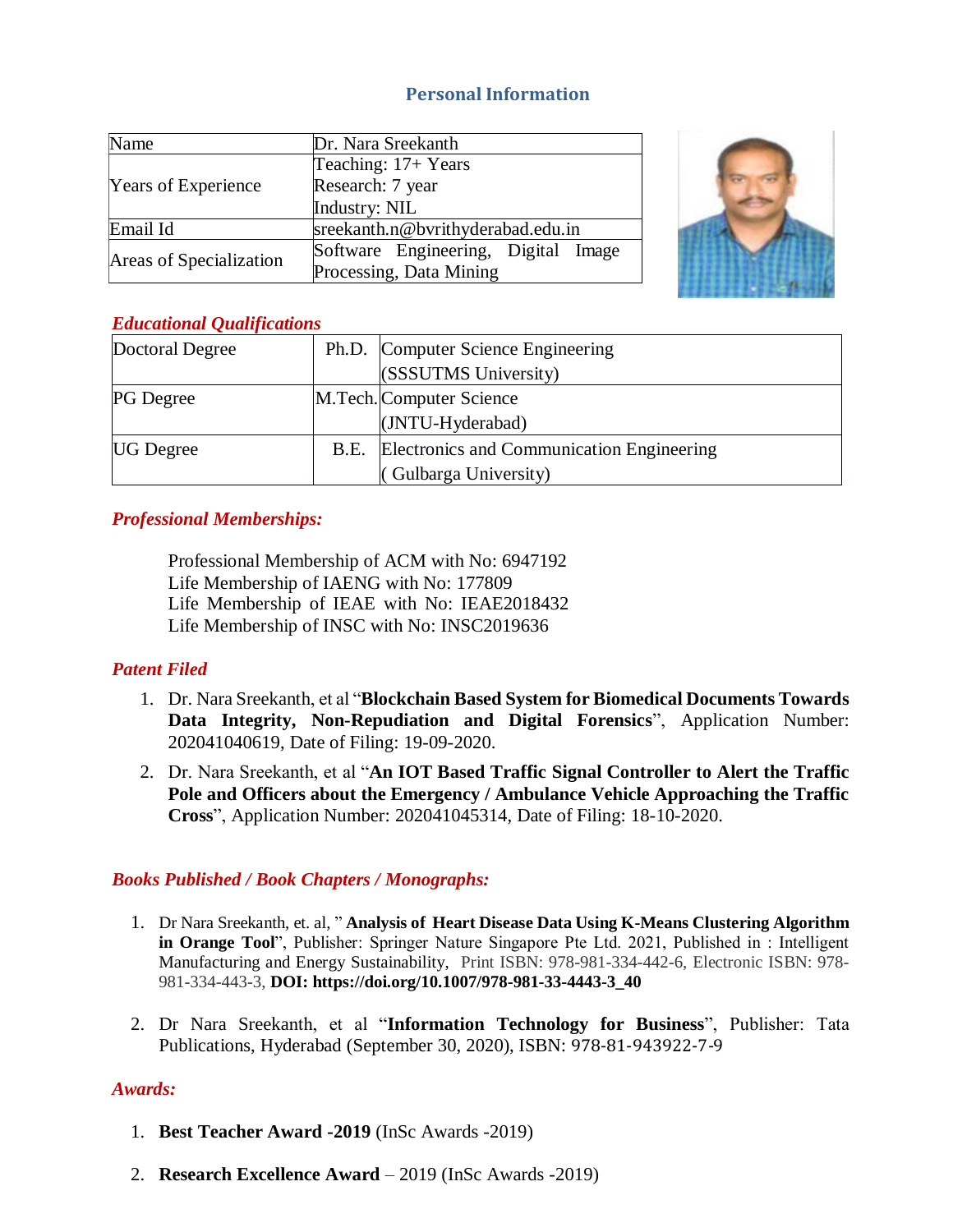## *Session Chaired:*

1. National Conference on Emerging Trends in Engineering (NCETE-2020) on 14<sup>th</sup> June 2020 organized by Geethanjali Institute of Science & Technology, Gangavaram(V), Kovur (M), Nellore(D), Andhra Pradesh in Association with InSc.

## *Papers Published*

## *International Journal Publications*

## **2020-2021**

- 1. Dr Udayabhanu N P G Raju<sup>a</sup>, Dr Pardeep Kumar<sup>b</sup>, Dr Nara Sreekanth<sup>c</sup>, Dr V Anbarasu<sup>d</sup> and Dr.K.Vengatesan<sup>e</sup>, " Getting Useful Information From Cricket Data Set Using **Data Analytics TechniquesOdi Cricket Team Performance Analysis Using Data Mining Classification Techniques"** Published in April 2021, Volume-12, Issue-9, Turkish Journal of Computer and Mathematics Education, ISSN: Pg.No: 684-693.
- 2. **Nara Sreekanth**, J SaiKiran, A. Obuleshu, A. Mallikarjuna Reddy, " **Key Frame Extraction for Content Based Lecture Video Retrieval and Video Summarisation Framework**" Published in December 2020, Volume-7, Issue-11, European Journal of Molecular & Clinical Medicine, ISSN: 2515-8260 Pg.No: 496-507. **SCOPUS INDEXED**

### **2019-2020**

3. M.Sai Tejomaayi, M. Divija, R. Pavani, **Dr Nara Sreekanth**, " **Malaria Parasite Detection using Deep Learning in Thick Blood Smears**" Published in May 2020, Volume-9, Issue-1, International Journal of Recent Technology and Engineering, ISSN: 2277-3878 Pg.No: 2057-2060. DOI:10.35940/ijrte.A2807.059120. **UGC APPROVED**

#### **2018-2019**

- 4. **Nara Sreekanth**, Munaga HM Krishna Prasad, "**Region Based age classification using cross diagonal centre symmetric motif matrix(CD-CS-MM)**" Published in March 2019, Volume 8, Issue-5. International Journal of Innovative Technology and Exploring Engineering, ISSN: 2278-3075 Pg. No: 976-984. **SCOPUS INDEXED**
- 5. **Nara Sreekanth**, Munaga HM Krishna Prasad, "**Left and Right Horizontal Elliptical Texture Matrix (LRHETM) for Age Classification**" Published in Januarary 2019, Volume IX, Issue I. International Journal of Management Technology And Engineering, ISSN NO: 2249-7455 Pg.No: 134-147. **UGC APPROVED**
- 6. **Nara Sreekanth**, Munaga HM Krishna Prasad, "**Age Classification Based on Gradient Cross-Diagonal Elliptical Texton Matrix(GCDETxM)**" Published in Januarary 2019, Volume VIII, Issue I. Universal Review, ISSN NO: 2277-2723 Pg.No: 36-49. **UGC APPROVED**
- 7. **Nara Sreekanth**, Munaga HM Krishna Prasad, "**Age Classification Based On Appearance Model Using Local Ternary Direction Pattern Approach**" Published in December 2018, Volume 8, Issue-2S. International Journal of Innovative Technology and Exploring Engineering, ISSN: 2278-3075 Pg.No: 446-454. **SCOPUS INDEXED**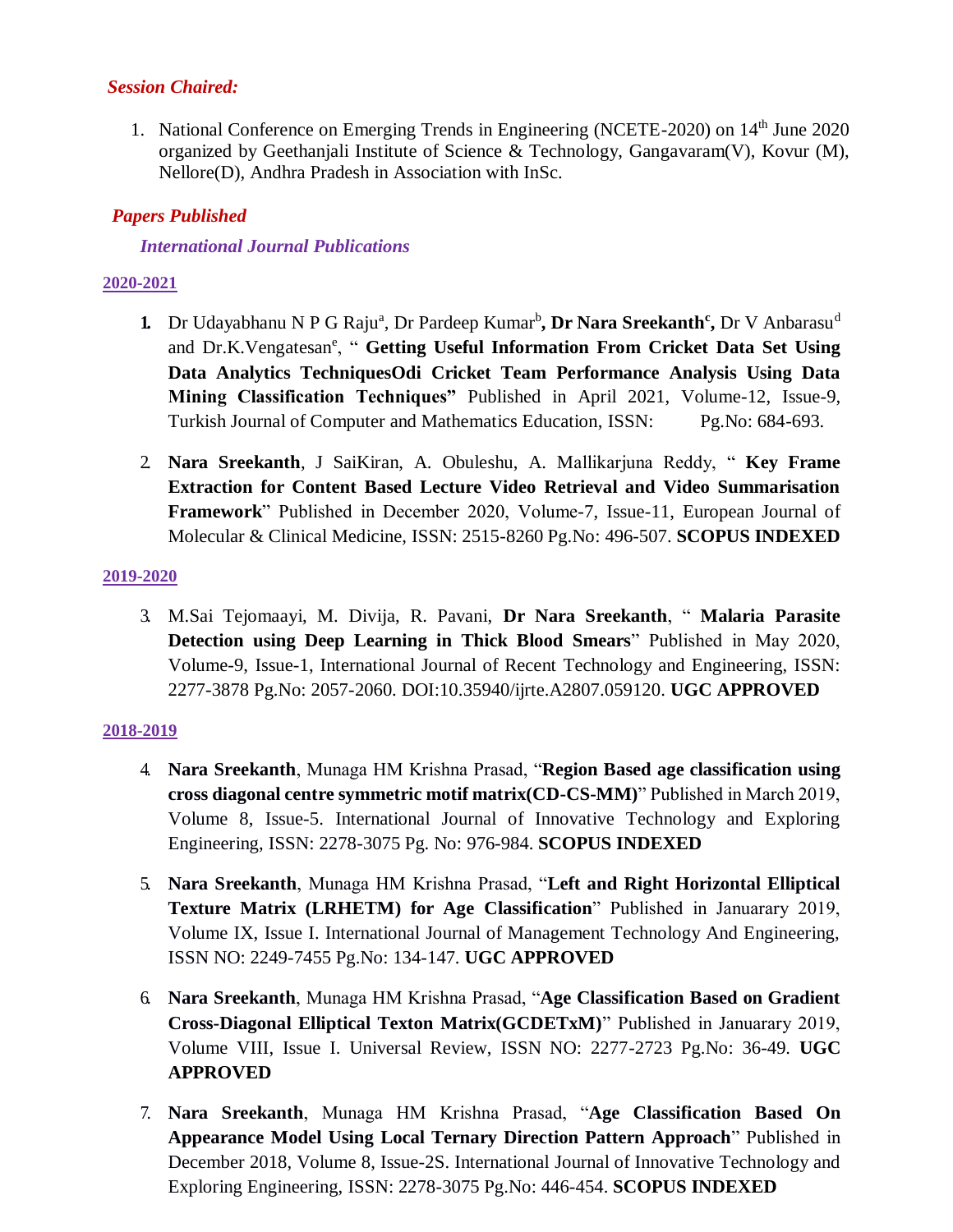8. Sarangam Kodati, **Nara Sreekanth**, K. Pradeep Reddy, Hari Kumar Bandaru, "**Performance Analysis of Various Classification Algorithms in Heart Diseases Using Orange Tool**" Published in December 2018, Volume 5, issue 12. Journal of Emerging Technologies and Innovative Research, ISSN- 2349-5162 Pg.No: 236-240.

### **2017-2018**

- 9. **Nara Sreekanth**, Dr. R. Vivekanandam, Dr. R.P.Singh "**E-Learning Education by using the Instructional Model with The Blended Learning Technique**" Published in March 2018, Volume 7, Issue 3. International Journal of Computer & Mathematical Sciences, ISSN: 2347- 8527 Pg. No: 73-82. Impact Factor : 2.58
- 10. **Nara Sreekanth**, Dr. R. Vivekanandam, Dr. R.P.Singh, "**A Constructional Learning Atmosphere for Teachers To Model Learning Styles**", published in March 2018, Volume 5, Issue 3. International Journal of Engineering Technology Science and Research, ISSN: 2394-3386 Pg. No: 993-1001. Impact Factor : 2.12
- 11. **Nara Sreekanth**, Dr. R.P.Singh, "**E-Learning Ecosystem for Digital Learners**" published in January 2018, Volume 7, Issue 1. International Journal of Innovations & Advancement in Computer Science, 2321-9939 Pg. No: 100-108. Impact Factor : 2.65
- 12. **Nara Sreekanth**, Dr. M.H.M. Krishna Prasad, "**An Approach to Identify Weaker-to-Stronger Image File Format To Build A Robust Image Steganography**" published in December 2017, Volume 2, Number 3. IJARSE, ISSN: 2319-8354 Pg. No: 159-170. Impact Factor : 2.83
- 13. **Nara Sreekanth**, Dr. R.P.Singh, "**Effort Estimation Techniques For The Content Development of E-Learning Application**" published in November 2017, Volume 5, Issue 4. International Journal of Engineering Development and Research, ISSN: 2321-9939 Pg. No: 512- 516. Impact Factor : 5.67 **UGC APPROVED**
- 14. **Nara Sreekanth**, Dr. R.P.Singh, "**E-Learning Enabled Services for Content Development**" published in November 2017, Volume 5, Issue 4. International Journal of Engineering Development and Research, ISSN: 2321-9939 Pg. No: 517-520. Impact Factor : 5.67 **UGC APPROVED**

### **2013-2014**

15. Nara Kalyani, Dr. K.V.N. Sunitha, **Nara Sreekanth**, "**Minimum Data Set Based on Syllable Position for Telugu Speech Systems**" published in October 2013, Volume 3, Issue 10. International Journal of Advanced Research in Computer Science and Software Engineering, Pg. No: 438-445. Impact Factor : 2.5

### **2011-2012**

16. **Nara Sreekanth**, Dr. M.H.M. Krishna Prasad, Ravindra Changala, "**Exploiting the Vulnerabilities of Image Steganography through Hacking Tools**" published in May 2012, Volume 2, Issue 2. International Journal of Emerging Trends in Engineering and Development, ISSN 2249-6149, Pg. No: 879-889. Impact Factor : 3.22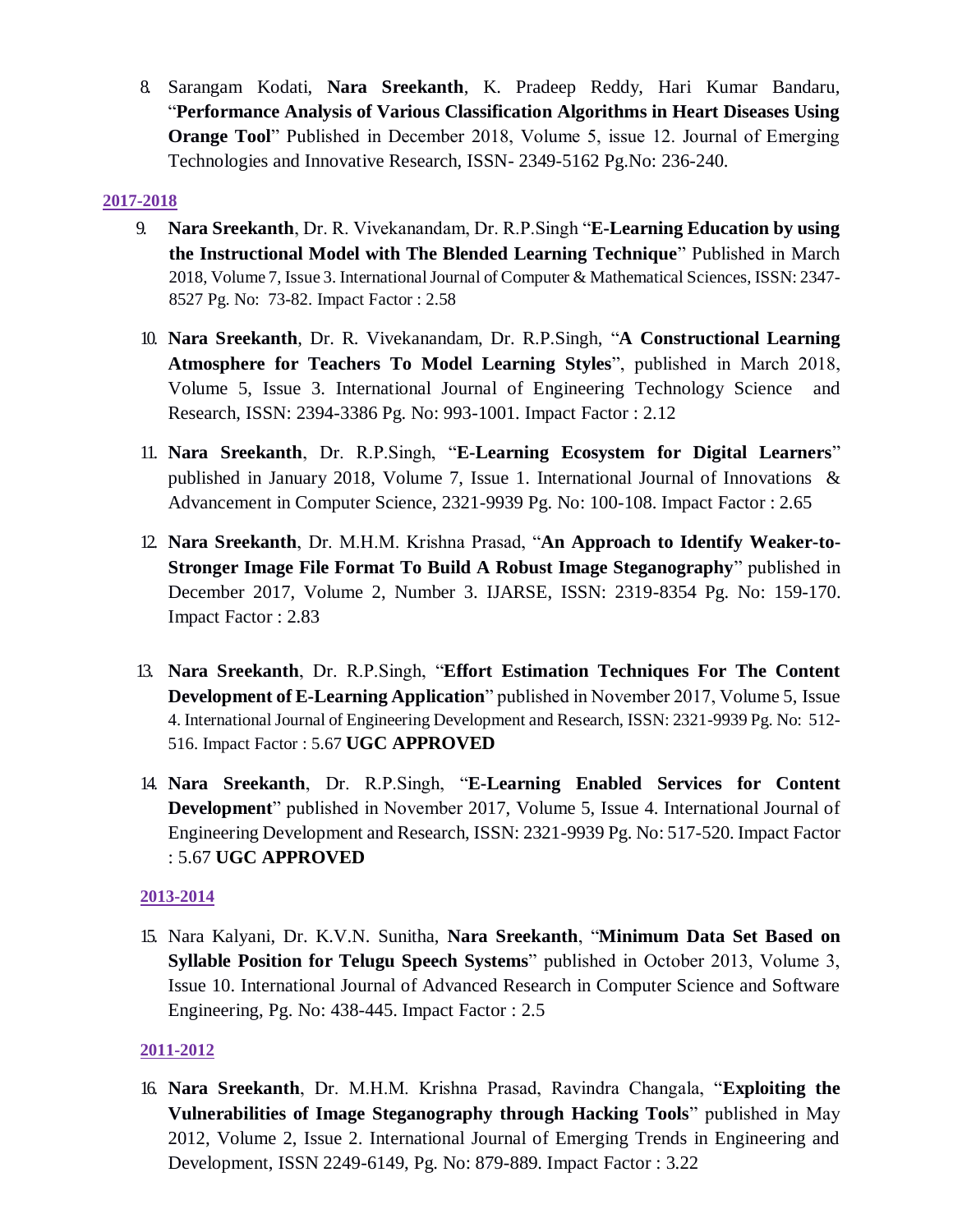## *International Conference Publications*

## **2019-2020**

1. **Dr Nara Sreekanth, et al., "Analysis of Heart Disease Data U/sing K-Means Clustering**  Algorithm in Orange Tool", presented a paper 3<sup>rd</sup> International Conference On Soft Computing and Signal Processing, Organized by Malla Reddy College of Engineering & Technology on  $21^{st}$  &  $22^{nd}$  August, 2020.

## **2017-2018**

2. **Nara Sreekanth**, Dr. M.H.M. Krishna Prasad, "**An Approach to Identify Weaker-to-Stronger Image File Format To Build A Robust Image Steganography**" published in December 2017, Volume 2, Number 3. International Conference on Advance Studies in Engineering and Sciences, ISBN: 978-93-86171-83-2, Pg. No: 163-175.

# *National Conference Publications*

# **2013-2014**

3. **Nara Sreekanth**, Dr M.H.M. Krishna Prasad, Dr N. Kalyani "**Exploiting the Vulnerability of image Steganography by observing Image File Size**" – National Conference on Advance Computing Pattern Recognition (ACPR-2014) during  $7<sup>th</sup>$  -  $8<sup>th</sup>$ August 2014 JNTU Jagithal.

# *FDP's Attended / Conducted*

# **2019-2020**

- 1. Three day workshop on "Faculty Hands-on Workshop on IoT" organized by IEEE Computer Society at VEDIC, Bangalore from 13<sup>th</sup> Dec 2019 to 15<sup>th</sup> December 2019.
- 2. One day workshop on "UBW" at BVRIT HYDERABAD campus on  $8<sup>th</sup>$  August 2019.
- 3. Three day workshop on "Professional Etiquette & Emotional Intelligence" at BVRIT HYDERABAD Campus, from  $8<sup>th</sup>$  to  $10<sup>th</sup>$  July, 2019.
- 4. Three day workshop on "SLIDE" at VEDIC-HYDERABAD from 8<sup>th</sup> to 10<sup>th</sup> June, 2019.
- 5. Organizing SSC-NASSCOM-GCC Training only on Saturdays from 28<sup>th</sup> June to 3<sup>rd</sup> March 2019.
- 6. Three Day workshop on "Inspire-Impact-Introspect" at VEDIC HYDERABAD from 18- 03-2019 to 20-03-2019.

# **2018-2019**

- 7. One day workshop on TTT Workshop at BVRIT Hyderabad, on 22 June 2018.
- 8. Two Day workshop on "Machine Learning and Artificial Intelligence" at VEDIC Bangalore from 24<sup>th</sup> and 25<sup>th</sup> May, 2018.

# **2017-2018**

- 9. One Week Workshop on IBM CE organized by IBM Career Education Program at VITS from  $18<sup>th</sup>$  February to  $25<sup>th</sup>$  February 2017.
- 10. One day workshop on "E-Learning and Multi-modal Learning Analytics" organized by C-DAC in association with IIITH  $\&$  SIT – JNTUH on 25<sup>th</sup> October 2016.
- 11. Two Day Work shop on "Outcome Based Teaching, Learning Process (OBTLP) & NBA Program" at MRCE, Hyderabad from  $26<sup>th</sup>$  &  $27<sup>th</sup>$  October 2016.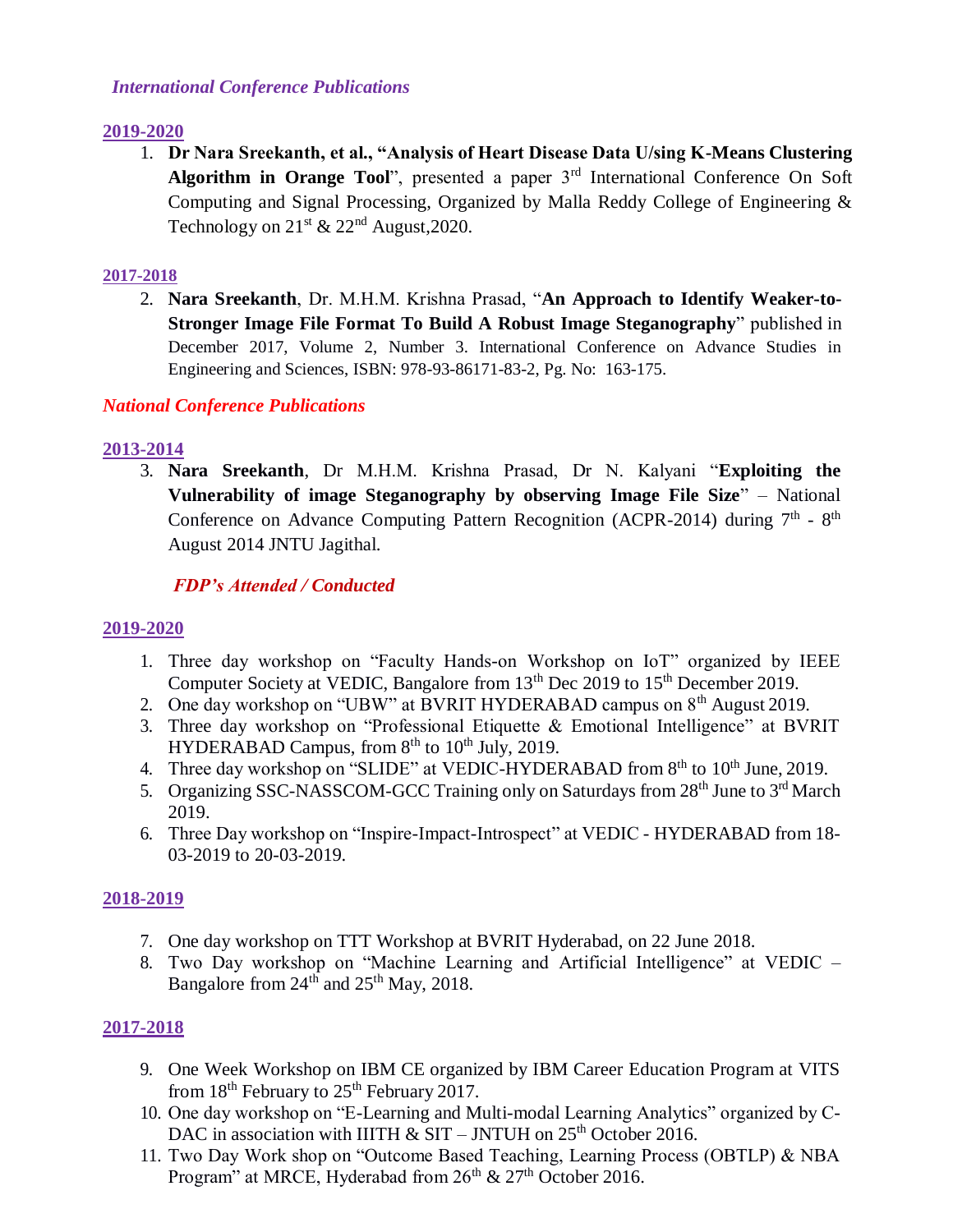### **2016-2017**

- 12. One week workshop on "Cloud  $+$ / GPU Computing" at JNTUK, from  $8<sup>th</sup>$  to  $12<sup>th</sup>$  August 2015.
- 13. One day workshop on "BlueMix Enablement Session" at MLRIT, Hyderabad on 28<sup>th</sup> july 2015.

### **2015-2016**

14. Five days workshop on "Introduction to Design of Algorithms" at VITS, in association with IIT-Kharagpur, from  $27<sup>th</sup>$  April to  $30<sup>th</sup>$  May 2015.

### **2014-2015**

15. Two Week faculty development program on Cyber Security" organized by VITS, in association with IIT-B from  $10^{th}$  july to  $20^{th}$  july  $2014$ 

### **2013-2014**

- 16. One week workshop on "Cyber Security" organized by IIT-B, from 17<sup>th</sup> -21<sup>st</sup> May, 2014.
- 17. Two Day workshop on "Big Data Analytics and Hadoop" at GNITS, Hyderabad from  $7<sup>th</sup>$  $& 8<sup>th</sup>$  December, 2013.

### **2012-2013**

- 18. Two Day workshop on "Aakash for Education" at VITS, in association with IIT-B, from  $10^{\text{th}}$  &  $11^{\text{th}}$  November, 2012.
- 19. Two week workshop on "Introduction to Research Methodology" at VITS, in association with IIT-B, from  $25<sup>th</sup>$  June to  $4<sup>th</sup>$  July, 2012.

#### **2010-2011**

20. One week FDP on "WIPRO Mission  $10X$ " at VITS in association with WIPRO, from  $10<sup>th</sup>$ to  $14^{th}$  May, 2011.

#### **2009-2010**

21. One day workshop on "Research Workshop" at IIIT-H on 29<sup>th</sup> January 2010.

#### **2007-2008**

22. One week workshop on " Information Security" at GNITS, Hyderabad, from  $26<sup>th</sup>$  to  $30<sup>th</sup>$ November 2007.

#### **2004-2005**

23. One day workshop on "Guidance to faculty aspiring to do Doctorate in Computer science " at GNITS, Hyderabad, on  $16<sup>th</sup>$  July, 2005.